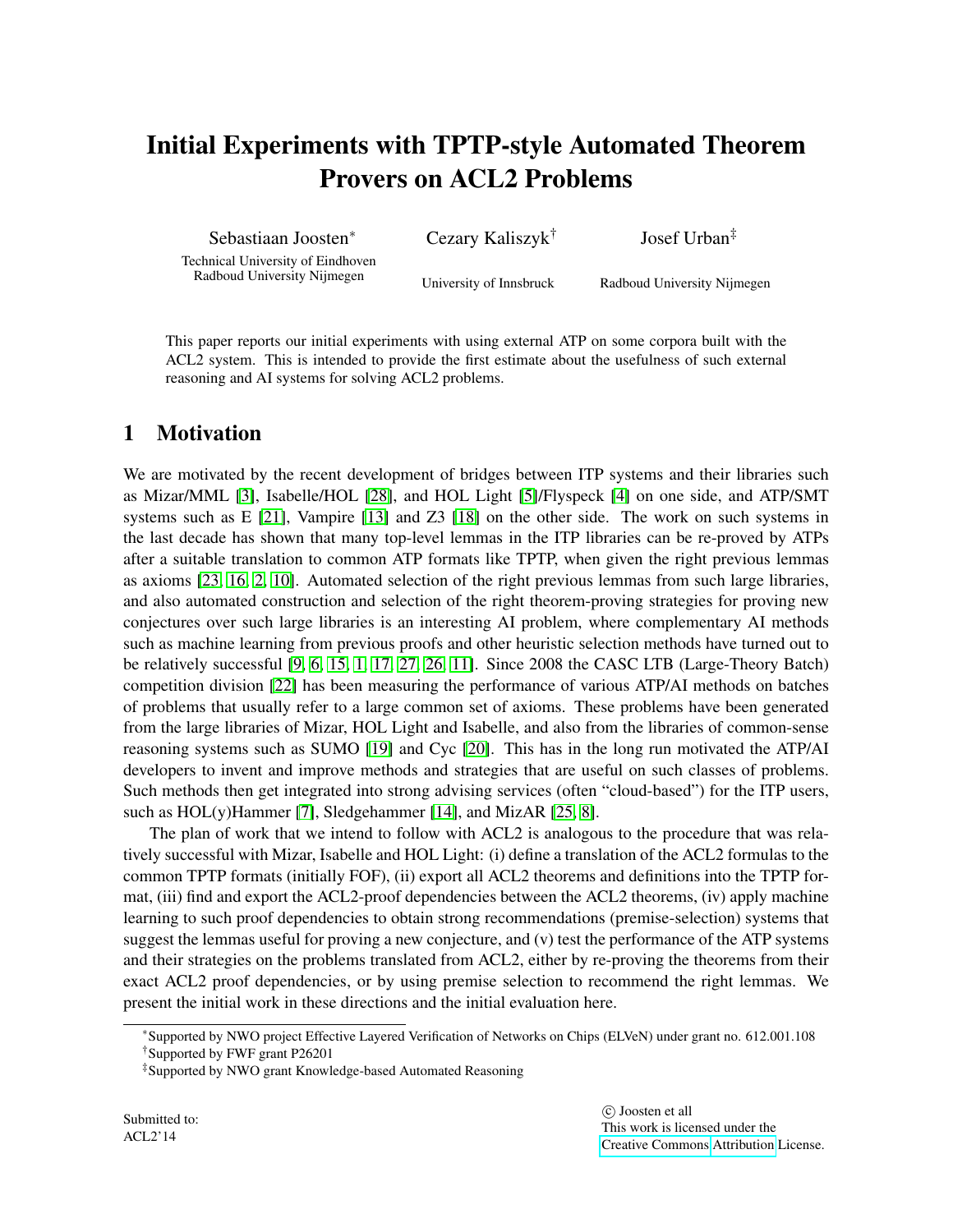## 2 Translation to TPTP

Our translation to FOF TPTP is based on the description of the ACL2 logic by Kaufman and Moore [\[12\]](#page-7-15). We add the following axioms defining the ACL2 primitives to each TPTP problem:

```
f \circ f(spcax1, axiom, t != nil).
fof(spcax2,axiom, ! [X, Y]: ((X = Y) \iff \text{acleq}(X, Y) = t)).
fof(spcax3,axiom, ! [X, Y]: ((X \mid = Y) \iff \text{acleq}(X, Y) = \text{nil})).
f \circ f(spcax4,axiom, ! [B, C]: (if(nil,B,C) = C)).
fof(spcax5,axiom, ! [A, B, C]: ((A \neq nil) \Rightarrow if(A, B, C) = B)).
f \circ f(spcax6,axiom, ! [A]: (\text{not}(A) = \text{if}(A, \text{nil}, t))).
f \circ f(spcax7,axiom, ! [P,Q]: (implies(P,Q) = if(P,if(Q,t,nil),t))).
fof(spcax8,axiom, ! [P,Q]: (iff(P,Q) = and(implies(P,Q),implies(Q,P)))).
f \circ f(and,axiom, ! [A,B]: (and(A,B) = if(A,B,nil))).
f \circ f (or, axiom, ! [A,B]: \circ r(A,B) = if(A,A,B)).
fof(consp1, axiom, ! [A,B]: acleq(consp(cons(A,B)),t) != nil).
f \circ f(consp2, axiom, ! [X]: \circ r(acleq(consp(X),t),acleq(consp(X),nil)) != nil).
fof(consp3, axiom, ! [X]: implies(consp(X),acleq(cons(car(X),cdr(X)),X)) != nil).
```
and we turn every formula into a TPTP statement by requiring that it is not equal to nil.

The translation from ACL2 to TPTP FOF proceeds in two stages. Initially, for each ACL2 file, after it is loaded and checked by ACL2, all formulas and proof dependencies are written in the common ACL2 (Lisp-based) format. This is done by a small Lisp (ACL2) program. The generated Lisp format is next translated to TPTP by a short Emacs Lisp program.

#### 2.1 Extraction of formulas and proof dependencies

One of the strengths of ACL2 is that the user has the ability to use macros. Many function definitions and theorems are abbreviated through this use of macros. For getting formulas from ACL2, this poses a problem, since the macros can contain anything, while they are not part of any logic. To work around this, the books are loaded in ACL2 using the LD command. After this, we enter raw lisp mode, save a copy of the world, and extract information from it.

We export the PROOF-SUPPORTERS-ALIST to be used as input for the machine learning methods that learn from previous proofs dependencies. In addition, we export the THEOREM and the LEMMAS for all symbols in that list, in the order in which they are added to ACL2's logical world (oldest to newest). As a consequence, macros do not occur in our export anymore. On the downside, the theorems and definitions that are local to an encapsulate do not occur either. In addition, no theorem will state that functions terminate. To make our export to TPTP a bit easier, lambda terms are written out using a function similar to REMOVE-LAMBDAS.

An alternative to getting formulas from the ACL2 world, is by using the SET-OVERRIDE-HINTS. Every time the code is called with an empty history, we output the clause to a file. One drawback is that this way of exporting may be overridden, but we found that this rarely happens in practice. We plan to use this data as well for learning which hints should be used for proving a theorem. Such learning could likely be used to directly advise ACL2 (or its users), but perhaps also to advise the TPTP-style ATPs running on the translated data.

As far as we are aware, these are the two main options for extracting theorems and lemmas from ACL2 after they are interpreted. For this paper the data from PROOF-SUPPORTERS-ALIST was used.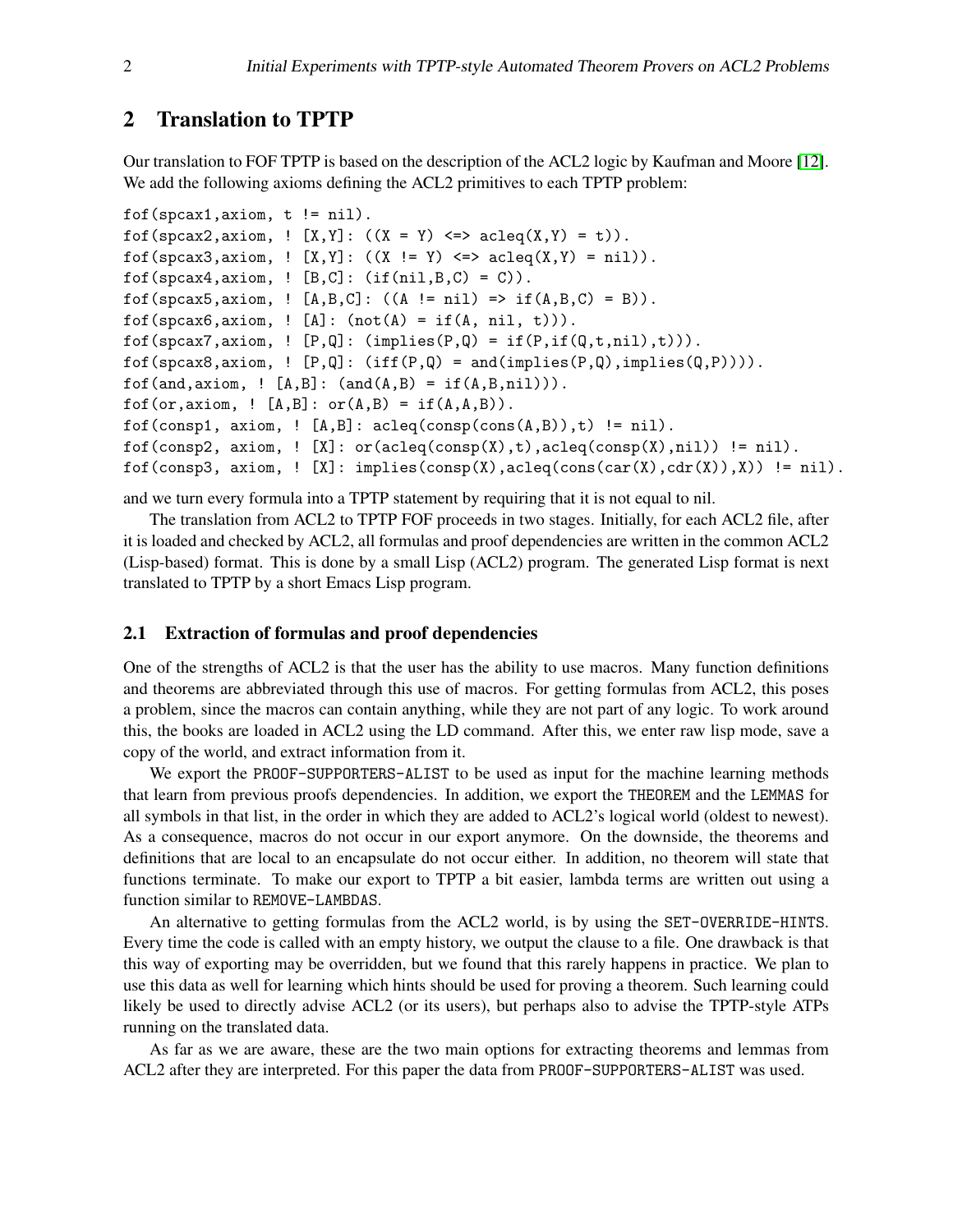#### 2.2 Lisp to Prolog

The macro-expanded and lambda-expanded formulas in the saved world are processed by an external Emacs Lisp program that mainly transforms the Lisp syntax into Prolog (TPTP) syntax. For example the following ACL2 formulas:

```
(EQUAL (CDR (CONS X Y)) Y)
(EQUAL (E0-ORDINALP ACL2::X)
       (IF (CONSP ACL2::X)
          (IF (E0-ORDINALP (CAR ACL2::X))
            (IF (EQUAL (CAR ACL2::X) '0)
              'NIL
              (IF (E0-ORDINALP (CDR ACL2::X))
                (IF (CONSP (CDR ACL2::X))
                  (IF (E0-ORD-< (CAR ACL2::X)
                                  (CAR (CDR ACL2::X)))'NIL 'T) 'T) 'NIL)) 'NIL)
          (IF (INTEGERP ACL2::X)
            (IF (< ACL2::X '0) 'NIL 'T) 'NIL)))
get converted into these TPTP formulas:
f \circ f (cdr_{cons,axiom,}(acleq(cdr(cos(X,Y)),Y)) := nil)).fof(e0_ordinalp,axiom,
   (acleq(e0_ordinalp(X),
          if(consp(X),
              if(e0_ordinalp(car(X)),
                 if(acleq(car(X), 0), nil,if(e0_ordinalp(cdr(X)),
                        if(consp(cdr(X)),
                           if('e0_{\text{ord}\text{-}}\langle'(car(X),car(cdr(X))),nil, t),nil)),nil),if(integerp(X), if('<< ' (X, 0), nil, t), nil)))!=nil)).
```
We have briefly experimented with more ambitious encodings that translate ACL2 macros such as AND, OR, IMPLIES, IFF into the corresponding TPTP connectives and which translate the ACL2 equality directly as the TPTP equality, however this leads to various initial problems caused by the fact that everything is an untyped function in ACL2, while in TPTP one cannot apply a function to a predicate. Still, such more advanced encodings might result in better performance in the future. Other issues of the translation to TPTP that we are gradually addressing in less or more complete ways include the treatment of quoting, detection of what is a constant and what is a variable in ACL2, handling of various built-ins such as numbers and strings, etc. A major source of incompleteness mentioned below is our current (non-)treatment of ACL2 encapsulation and functional instances. A particularly useful recently introduced feature of TPTP is the possibility to quote non-Prolog atoms in apostrophes. This allows us to re-use practically all ACL2 names in TPTP without any more complicated syntactic transformations. This is not possible for variables, whose TPTP names get autogenerated when their ACL2 syntax is not usable. We use the tptp4X preprocessing tool to collect and universally quantify all variables in the translated formulas, and also to change the symbol names when one symbol appears with different arities (this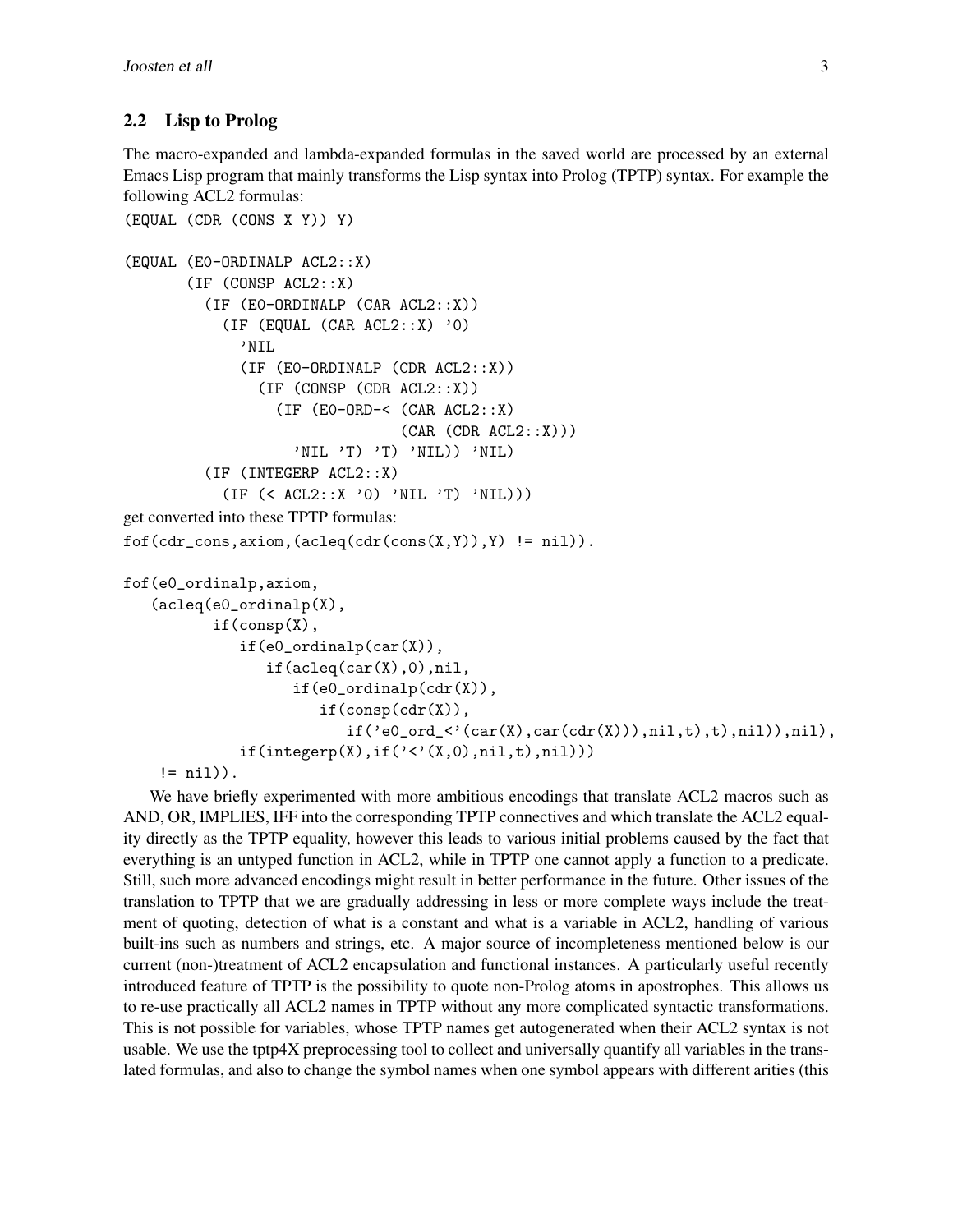<span id="page-3-1"></span>

| Prover   | Proved $(\% )$ | Disproved $(\%)$ Unique |     | SotAC |
|----------|----------------|-------------------------|-----|-------|
| Vampire  | 4,502(19.1)    |                         | 55  | 0.36  |
| CVC.     | 4,438 (18.8)   |                         | 108 | 0.37  |
| E-Prover | 4,422(18.8)    | 3,826(16.2)             | 67  | 0.19  |
| Paradox  |                | 13,866 (58.9)           |     |       |
| any      | 4,844(20.6)    | 13,916(59.1)            |     |       |

Figure 1: Reproving with 10s (23,559 problems)

may happen due to quoting in ACL2). All the extracted TPTP formulas and their ACL2 dependencies are available at our web page. $<sup>1</sup>$  $<sup>1</sup>$  $<sup>1</sup>$ </sup>

# <span id="page-3-2"></span>3 Reproving Experiments

In order to evaluate the completeness of our translation and the initial performance of TPTP provers, the ACL2 exporter was run on all ACL2 books (directory books/), which took about 800 minutes. These books contain 3776 Lisp files, of which 1280 can be successfully processed and translated to TPTP by the current version of our exporter and translator, producing at least one TPTP formula. This results in 25,310 unique TPTP FOF. Some of these formulas originate from ACL2 definitions, hence we use them only as TPTP axioms and do not consider them for reproving.

For each proved problem we generate a TPTP file that includes the problem as a conjecture and includes the statements of all the theorems and definitions used by ACL2 in the proof of the theorem. This gives rise to 23,559 problems. In an initial experiment on the subset of these problems we evaluated a number of ATPs and their versions choosing a set of three complementary ones to run on the whole set. The provers and versions chosen are: Vampire 2.6, E-Prover 1.8 run with alternate strategy scheduling (BliStr) [\[24\]](#page-8-10), and CVC 4. In order to evaluate the incompleteness of the encoding we also included the finite counter-model finder Paradox 4. All experiments are run with 10s time limit on a 48-core server with AMD Opteron 6174 2.2 GHz CPUs, 320 GB RAM, and 0.5 MB L2 cache per CPU and each problem is assigned one CPU.

The results of the first reproving experiment are presented in Fig. [1,](#page-3-1) the second and third columns correspond to Theorem and CounterSatisfiable problem status returned by the ATP and the last column shows the state of the art contribution of each prover. We attribute the high number of disproved theorems to the incompleteness of our translation. We have been able to identify three main reasons for this incompleteness. First, we do not handle encapsulation properly. This means that proofs that use functional instances cannot be directly replayed by ATPs. Second, we do not normalize the arities of the functions and predicates. Functions that are applied with different arities in ACL2 are translated to different constants in the TPTP encoding. This means that such proofs cannot be currently replayed. Third, ACL2 uses arithmetic of the underlying system directly. We currently encode all numeric constants as different TPTP constants.

All three issues can be handled efficiently. For the first two, we intend to use a translation to a higherorder representation that is immediately lambda-lifted.For the third issue, it is possible to translate either to SMT solvers or the TFA language and provers such SPASS+T.

<span id="page-3-0"></span><sup>1</sup><http://mws.cs.ru.nl/~urban/acl2/00allfof3> and <http://mws.cs.ru.nl/~urban/acl2/00alldeps2>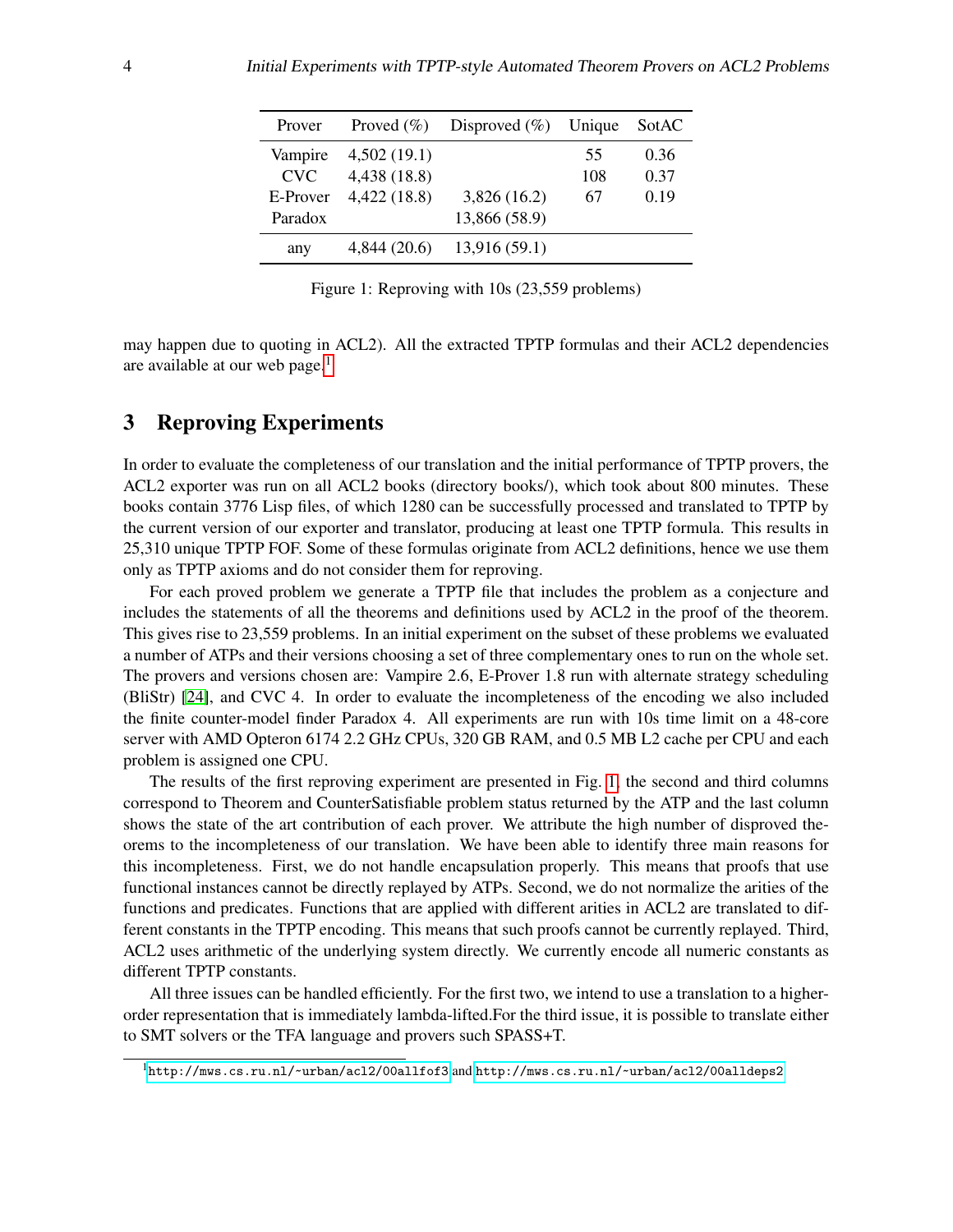<span id="page-4-0"></span>

| Book category       | Proved $(\%)$ | Disproved $(\% )$ | Size |
|---------------------|---------------|-------------------|------|
| regex               | 35.98         | 51.87             | 667  |
| coi                 | 25.61         | 51.64             | 4810 |
| taspi               | 24.97         | 52.81             | 905  |
| ordinals            | 22.30         | 53.15             | 269  |
| rtl                 | 22.06         | 59.61             | 4658 |
| centaur             | 19.27         | 60.46             | 2848 |
| arithmetic-2        | 18.34         | 56.80             | 338  |
| arithmetic-5        | 17.71         | 61.14             | 350  |
| powerlists          | 15.84         | 55.44             | 404  |
| defexec             | 15.30         | 42.98             | 1019 |
| std                 | 14.25         | 74.96             | 1929 |
| arithmetic-3        | 13.11         | 57.37             | 427  |
| proofstyles         | 12.87         | 81.43             | 264  |
| cgen                | 12.74         | 60.23             | 259  |
| concurrent-programs | 12.19         | 47.38             | 287  |
| defsort             | 11.74         | 81.37             | 247  |
| misc                | 10.75         | 60.54             | 958  |
| ihs                 | 9.19          | 83.08             | 337  |
| data-structures     | 8.80          | 61.12             | 625  |
| textbook            | 7.40          | 48.14             | 216  |
| models              | 6.82          | 67.80             | 205  |

Figure 2: Reproving results for different book categories (divided by ACL2 top-level directory)

The reproving results differ quite significantly, depending on the book. We present the results for particular books, categorized by ACL2 top-level directories in Fig. [2.](#page-4-0) Only book categories with more than 200 TPTP problems are displayed. Contrary to our expectations, the arithmetic books have an average proved rate; while datastructures, defsort, sorting, or models have quite high disprove rate.

#### 4 Machine Learning Experiments

To learn which theorems may be relevant to proving other theorems, we characterize the formulas by the symbols and terms that occur in them and use such features for measuring the similarity of the formulas. Similarly to the formulas translated from Mizar, HOL Light and Isabelle, we can normalize the variables in the terms in various ways, resulting in various notions of formula simlarity, see [\[10\]](#page-7-6) for details. In our ACL2 initial experiments we have focused on the feature extraction algorithm that performs a unification of variables in each subterm. With this algorithm, we have extracted 107,944 distinct features from the ACL2 books, and average number of features per formula amounts to 17.81. These feature numbers (as well as the numbers of training examples - proofs) are comparable to the numbers that we get from other large libraries, thus the various efficient sparse machine learning methods developed recently, e.g., for real-time learning over the whole Mizar library [\[8\]](#page-7-14) can be used here without any modification.

For each book category, we separately extract the features, dependencies, and an order of theorems.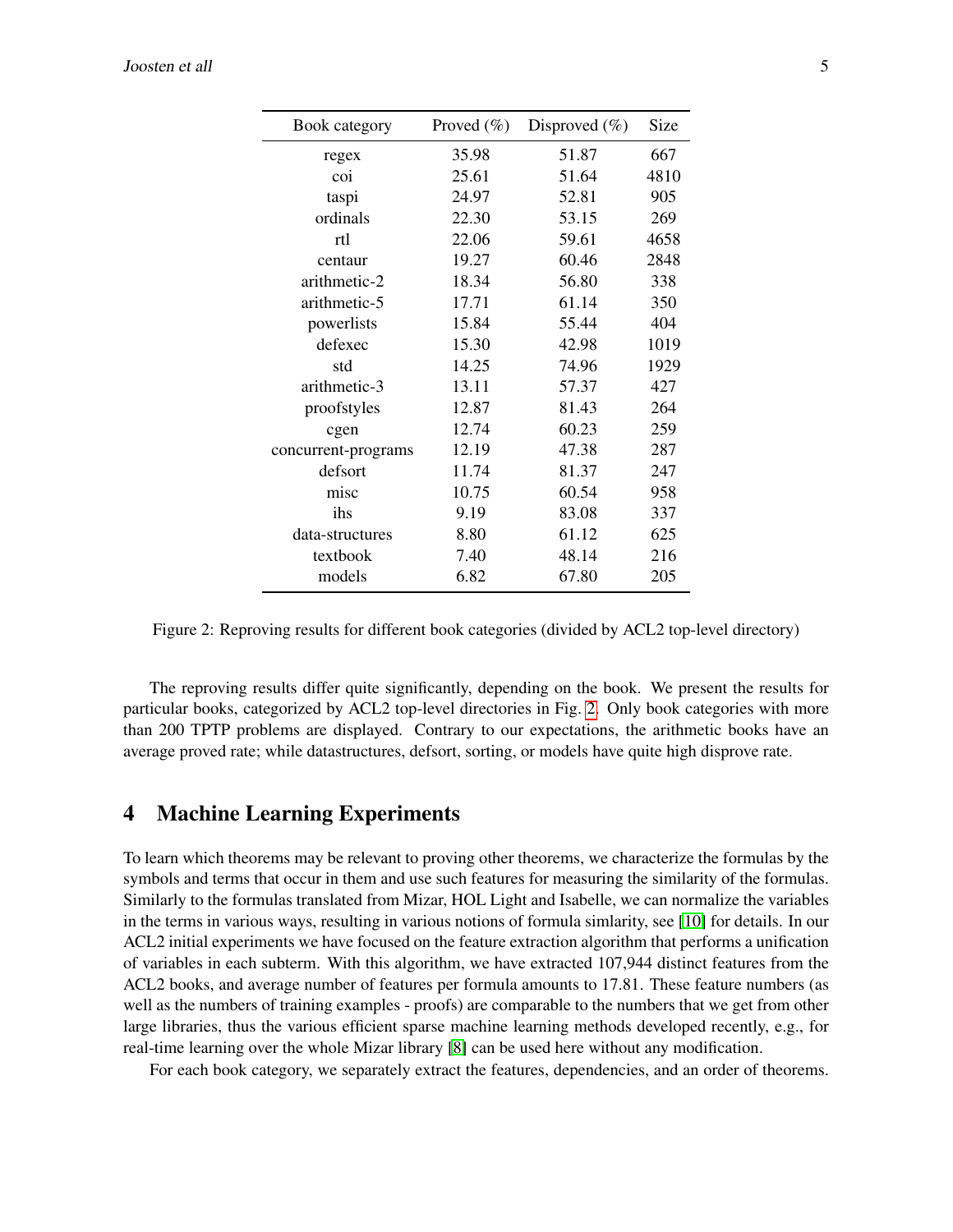<span id="page-5-0"></span>

| <b>Book</b>         | 100-Cover $(\%)$ | 100-Precision |  |
|---------------------|------------------|---------------|--|
| arithmetic-2        | 94               | 6.84          |  |
| arithmetic-3        | 94               | 6.37          |  |
| arithmetic-5        | 92               | 6.58          |  |
| bdd                 | 99               | 4.25          |  |
| centaur             | 88               | 8.52          |  |
| cgen                | 96               | 8.58          |  |
| coi                 | 89               | 7.33          |  |
| concurrent-programs | 95               | 8.43          |  |
| data-structures     | 96               | 7.01          |  |
| defexec             | 92               | 9.27          |  |
| defsort             | 96               | 6.47          |  |
| ihs                 | 91               | 8.90          |  |
| misc                | 90               | 7.94          |  |
| models              | 96               | 9.79          |  |
| ordinals            | 94               | 10.64         |  |
| powerlists          | 98               | 7.65          |  |
| proofstyles         | 96               | 7.24          |  |
| regex               | 92               | 4.59          |  |
| rtl                 | 86               | 10.05         |  |
| std                 | 93               | 5.36          |  |
| taspi               | 95               | 7.60          |  |
| textbook            | 95               | 7.39          |  |
| all                 | 89               | 7.9           |  |

Figure 3: Machine learning results for different book categories. For clarity, only books with more than 100 TPTP problems are displayed.

We use k-NN (k-nearest neighbor) with the dependencies of each neighbor weighted by the neighbor's distance, together with the TF-IDF feature weighting to produce predictions for every problem. The way the experiments are done simulates the way a user or ACL2 is developing the library: at every point, only the previous theorems and their dependencies and features are known. Based on the features of the conjecture, the k-NN produces an ordering of the available premises, and a prefix of this order (the 100 premises that are most likely to help solve the goal) are included in the TPTP problems.

We perform two evaluations of the predictions: first a theoretical machine learning evaluation, second a practical evaluation using TPTP ATPs. For the theoretical evaluation we measured two factors. *Cover*, expresses how much of the whole training set is covered in the first 100 predictions. *Precision*, expresses how many of the first 100 predictions are from the training set. In the exported set of ACL2 books the average size of the training example is 12.6 (average number of dependencies); the 100-cover is 89% and the 100-precision is 7.9. The numbers here again vary quite significantly depending on the book category, and we present a short overview in Fig. [3.](#page-5-0)

Finally we perform an ATP evaluation. The evaluation is performed with the same setup as the reproving described in Section [3.](#page-3-2) For each problem the 100 k-NN predictions based only on the previous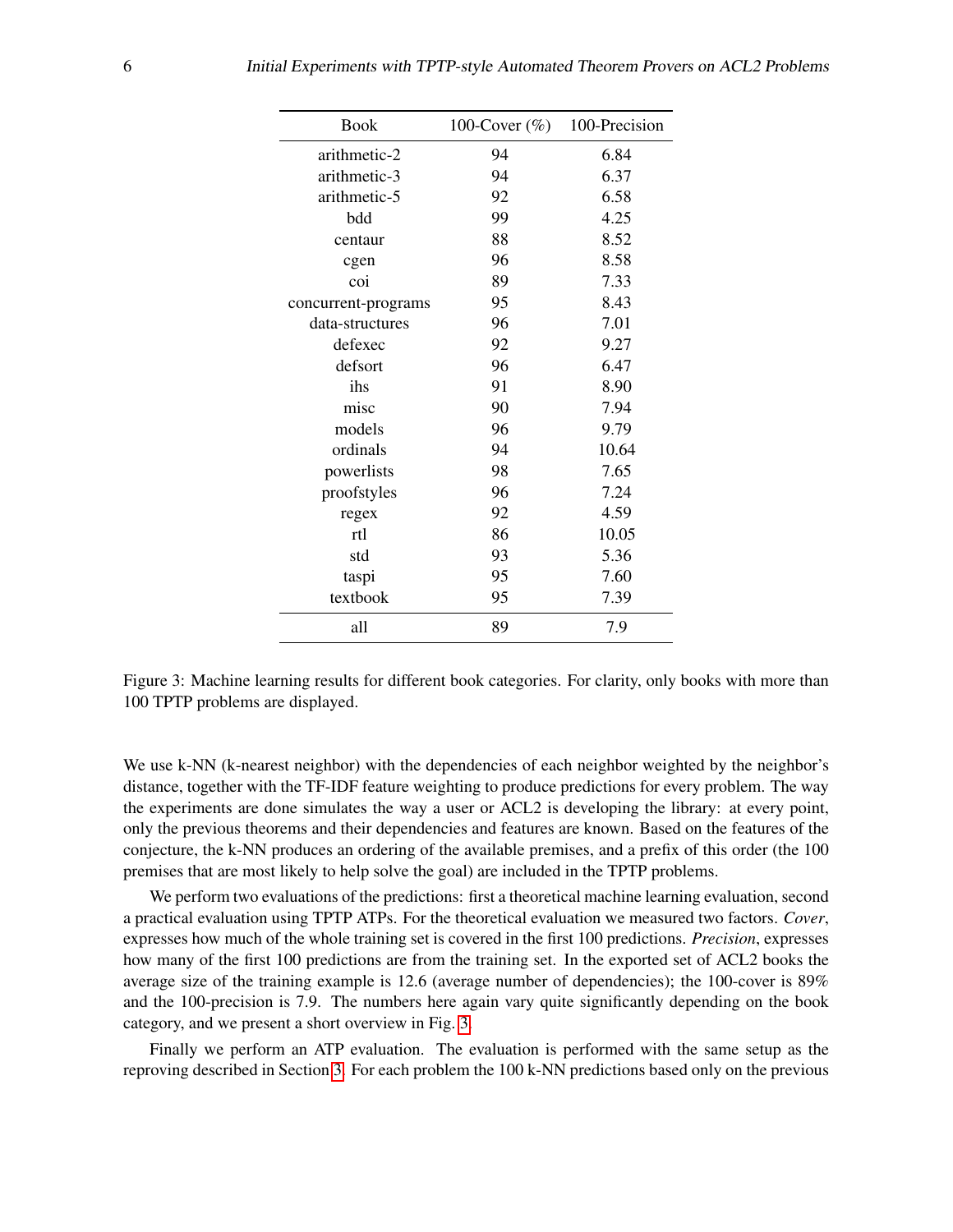<span id="page-6-1"></span>

| Prover     | Proved $(\% )$ | Disproved $(\%)$ Unique |     | SotAC |
|------------|----------------|-------------------------|-----|-------|
| Vampire    | 3,010(12.8)    |                         | 548 | 0.55  |
| <b>CVC</b> | 2,547(10.8)    |                         | 380 | 0.52  |
| E-Prover   | 1,640(7.0)     | 118(0.5)                | 210 | 0.45  |
| Paradox    |                | 2,020(8.6)              |     |       |
| any        | 3,749 (15.9)   | 2,020(8.6)              |     |       |

Figure 4: Machine learning evaluation, 100 predictions with 10s run on the 23,559 problems

knowledge has been written to a TPTP file and the four ATP provers are evaluated on the file. A summary of the results can be found in Fig. [4.](#page-6-1) The success rate being about 75–80% of the dependency reproving rate is in par with the machine learning premise selection results in other systems. With a larger number of advised premises, the number of problems for which finite models exist has decreased significantly. A number of proofs found by premise selection concerns the problems which were not provable with the original ACL2 dependencies: the union of the problems solvable is 6,333 (26.9%). This likely also means that some of the problems that are currently counter-satisfiable (due to the issues such as encapsulation) have an alternative first-order proof that goes via different lemmas.

#### 5 Conclusion

We have presented the initial experiments with external TPTP-style ATPs on the large set of problems extracted from the ACL2 books. While this work is in an early stage, the experiments show that the ATPs can solve a nontrivial part of the ACL2 lemmas automatically. We hope that the numbers will still substantially improve, as we address the remaining reasons for incompleteness.

We also performed an evaluation of machine learning techniques for premise selection for ACL2 translated problems. The mechanisms that have been used primarily with ITPs so far, behave quite well with the ACL2 problems, even without any adjustment. A further tuning of the algorithms (e.g. adjusting the number of premises, ATP strategies, machine learning methods, feature extraction, etc.) will likely increase the proved theorems rates.

Apart from that, there are a number of possible future steps, such as implementing good proof reconstruction techniques for importing the ATP proofs, trying specialized inductive provers (e.g., the QuodLibet system, etc.), or even employing ACL2 via the TPTP framework as a strong inductive ATP that helps other ITPs with problems where induction is needed. A by-product of this work are the large number of TPTP problems, on which the general ATP and TPTP/CASC community can try to improve their methods.[2](#page-6-2)

### References

<span id="page-6-0"></span>[1] Jesse Alama, Tom Heskes, Daniel Kuhlwein, Evgeni Tsivtsivadze & Josef Urban (2014): ¨ *Premise Selection for Mathematics by Corpus Analysis and Kernel Methods*. J. Autom. Reasoning 52(2), pp. 191–213, doi[:10.1007/s10817-013-9286-5.](http://dx.doi.org/10.1007/s10817-013-9286-5)

<span id="page-6-2"></span><sup>&</sup>lt;sup>2</sup> All the problems and data generated in our evaluation are available at  $http://cl-informatik.uibk.ac.at/users/$ [cek/acl2datasel/](http://cl-informatik.uibk.ac.at/users/cek/acl2datasel/). The re-proving problems (using acl2-dependencies) are in the file reprove.tgz, the k-NN prediction problems we evaluated are in the file knn.tgz, and the data packed for each book directory separately are in the file books.tgz.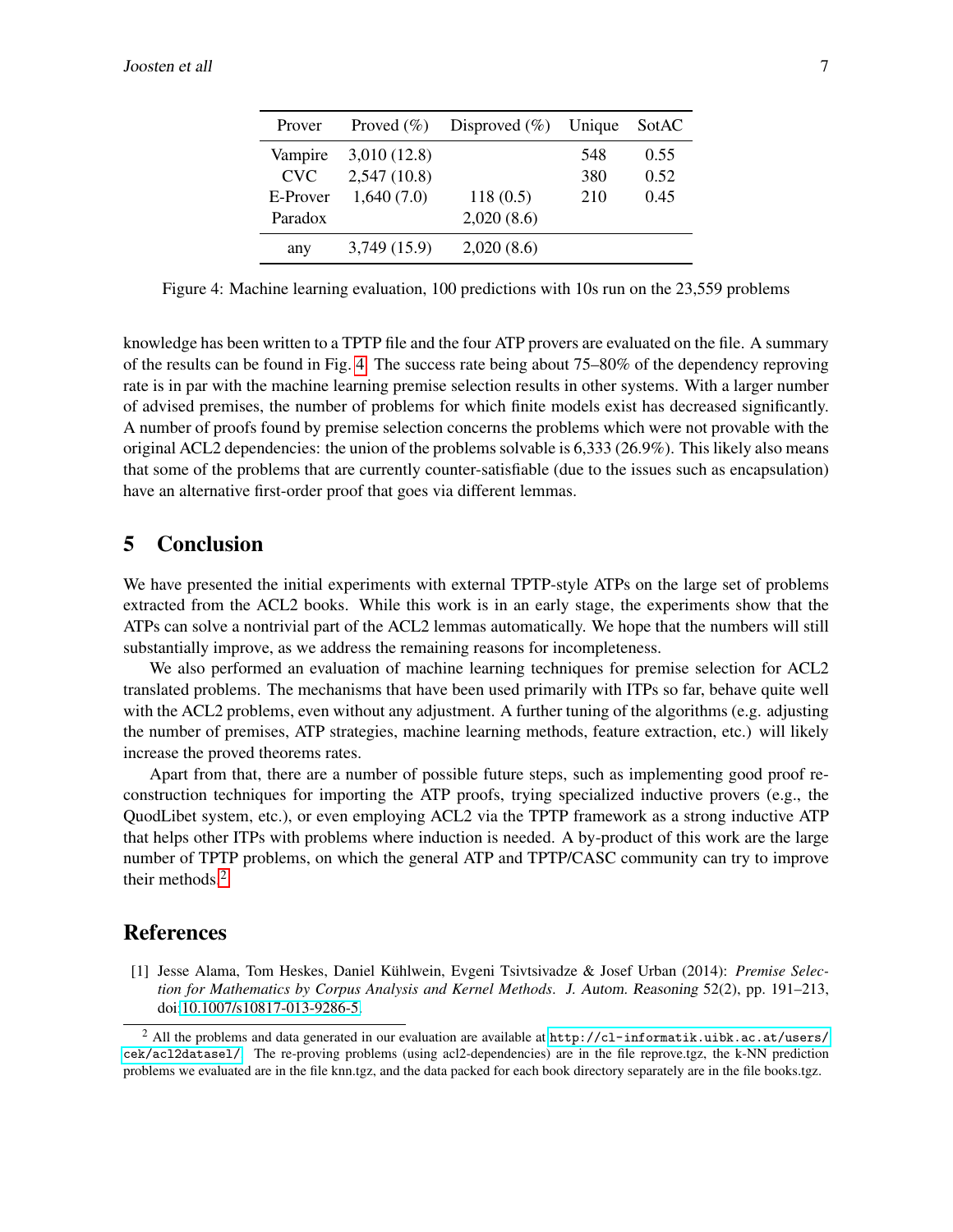- <span id="page-7-5"></span>[2] Jasmin Christian Blanchette, Sascha Böhme, Andrei Popescu & Nicholas Smallbone (2013): *Encoding Monomorphic and Polymorphic Types*. In Nir Piterman & Scott A. Smolka, editors: TACAS, Lecture Notes in Computer Science 7795, Springer, pp. 493–507. Available at [http://dx.doi.org/10.1007/](http://dx.doi.org/10.1007/978-3-642-36742-7_34) [978-3-642-36742-7\\_34](http://dx.doi.org/10.1007/978-3-642-36742-7_34).
- <span id="page-7-0"></span>[3] Adam Grabowski, Artur Korniłowicz & Adam Naumowicz (2010): *Mizar in a Nutshell*. Journal of Formalized Reasoning 3(2), pp. 153–245.
- <span id="page-7-2"></span>[4] Thomas C. Hales (2006): *Introduction to the Flyspeck Project*. In Thierry Coquand, Henri Lombardi & Marie-Françoise Roy, editors: Mathematics, Algorithms, Proofs, Dagstuhl Seminar Proceedings 05021, Internationales Begegnungs- und Forschungszentrum für Informatik (IBFI), Schloss Dagstuhl, Germany, Dagstuhl, Germany, pp. 1–11. Available at <http://drops.dagstuhl.de/opus/volltexte/2006/432>.
- <span id="page-7-1"></span>[5] John Harrison (1996): *HOL Light: A Tutorial Introduction*. In Mandayam K. Srivas & Albert John Camilleri, editors: FMCAD, LNCS 1166, Springer, pp. 265–269. Available at [http://dx.doi.org/10.1007/](http://dx.doi.org/10.1007/BFb0031814) [BFb0031814](http://dx.doi.org/10.1007/BFb0031814).
- <span id="page-7-8"></span>[6] Krystof Hoder & Andrei Voronkov (2011): *Sine Qua Non for Large Theory Reasoning*. In Nikolaj Bjørner & Viorica Sofronie-Stokkermans, editors: CADE, LNCS 6803, Springer, pp. 299–314. Available at [http:](http://dx.doi.org/10.1007/978-3-642-22438-6_23) [//dx.doi.org/10.1007/978-3-642-22438-6\\_23](http://dx.doi.org/10.1007/978-3-642-22438-6_23).
- <span id="page-7-12"></span>[7] Cezary Kaliszyk & Josef Urban (2013): *HOL(y)Hammer: Online ATP Service for HOL Light*. CoRR abs/1309.4962. Available at <http://arxiv.org/abs/1309.4962>. Accepted for publication in Mathematics in Computer Science.
- <span id="page-7-14"></span>[8] Cezary Kaliszyk & Josef Urban (2013): *MizAR 40 for Mizar 40*. CoRR abs/1310.2805. Available at [http:](http://arxiv.org/abs/1310.2805) [//arxiv.org/abs/1310.2805](http://arxiv.org/abs/1310.2805).
- <span id="page-7-7"></span>[9] Cezary Kaliszyk & Josef Urban (2013): *Stronger Automation for Flyspeck by Feature Weighting and Strategy Evolution*. In Jasmin Christian Blanchette & Josef Urban, editors: PxTP 2013, EPiC Series 14, EasyChair, pp. 87–95.
- <span id="page-7-6"></span>[10] Cezary Kaliszyk & Josef Urban (2014): *Learning-assisted Automated Reasoning with Flyspeck*. Journal of Automated Reasoning, doi[:10.1007/s10817-014-9303-3.](http://dx.doi.org/10.1007/s10817-014-9303-3) [http://dx.doi.org/10.1007/](http://dx.doi.org/10.1007/s10817-014-9303-3) [s10817-014-9303-3](http://dx.doi.org/10.1007/s10817-014-9303-3).
- <span id="page-7-11"></span>[11] Cezary Kaliszyk, Josef Urban & Jiˇr´ı Vyskocil (2014): ˇ *Machine Learner for Automated Reasoning 0.4 and 0.5*. CoRR abs/1402.2359. Available at <http://arxiv.org/abs/1402.2359>. Accepted to PAAR'14.
- <span id="page-7-15"></span>[12] Matt Kaufmann & J Strother Moore (1998): *A precise description of the ACL2 logic*. [http://www.cs.](http://www.cs.utexas.edu/users/moore/publications/km97a.pdf) [utexas.edu/users/moore/publications/km97a.pdf](http://www.cs.utexas.edu/users/moore/publications/km97a.pdf).
- <span id="page-7-3"></span>[13] Laura Kovács & Andrei Voronkov (2013): *First-Order Theorem Proving and Vampire*. In Natasha Sharygina & Helmut Veith, editors: CAV, Lecture Notes in Computer Science 8044, Springer, pp. 1–35. Available at [http://dx.doi.org/10.1007/978-3-642-39799-8\\_1](http://dx.doi.org/10.1007/978-3-642-39799-8_1).
- <span id="page-7-13"></span>[14] Daniel Kühlwein, Jasmin Christian Blanchette, Cezary Kaliszyk & Josef Urban (2013): *MaSh: Machine Learning for Sledgehammer*. In Sandrine Blazy, Christine Paulin-Mohring & David Pichardie, editors: Proc. of the 4th International Conference on Interactive Theorem Proving (ITP'13), LNCS 7998, Springer, pp. 35– 50, doi[:10.1007/978-3-642-39634-2](http://dx.doi.org/10.1007/978-3-642-39634-2_6)6. Available at [http://cl-informatik.uibk.ac.at/users/cek/](http://cl-informatik.uibk.ac.at/users/cek/docs/kuehlwein-itp13.pdf) [docs/kuehlwein-itp13.pdf](http://cl-informatik.uibk.ac.at/users/cek/docs/kuehlwein-itp13.pdf).
- <span id="page-7-9"></span>[15] Daniel Kuhlwein, Twan van Laarhoven, Evgeni Tsivtsivadze, Josef Urban & Tom Heskes (2012): ¨ *Overview and Evaluation of Premise Selection Techniques for Large Theory Mathematics*. In Bernhard Gramlich, Dale Miller & Uli Sattler, editors: IJCAR, LNCS 7364, Springer, pp. 378–392. Available at [http://dx.doi.](http://dx.doi.org/10.1007/978-3-642-31365-3_30) [org/10.1007/978-3-642-31365-3\\_30](http://dx.doi.org/10.1007/978-3-642-31365-3_30).
- <span id="page-7-4"></span>[16] Jia Meng & Lawrence C. Paulson (2008): *Translating Higher-Order Clauses to First-Order Clauses*. J. Autom. Reasoning 40(1), pp. 35–60. Available at <http://dx.doi.org/10.1007/s10817-007-9085-y>.
- <span id="page-7-10"></span>[17] Jia Meng & Lawrence C. Paulson (2009): *Lightweight relevance filtering for machine-generated resolution problems*. J. Applied Logic 7(1), pp. 41–57. Available at [http://dx.doi.org/10.1016/j.jal.2007.](http://dx.doi.org/10.1016/j.jal.2007.07.004) [07.004](http://dx.doi.org/10.1016/j.jal.2007.07.004).